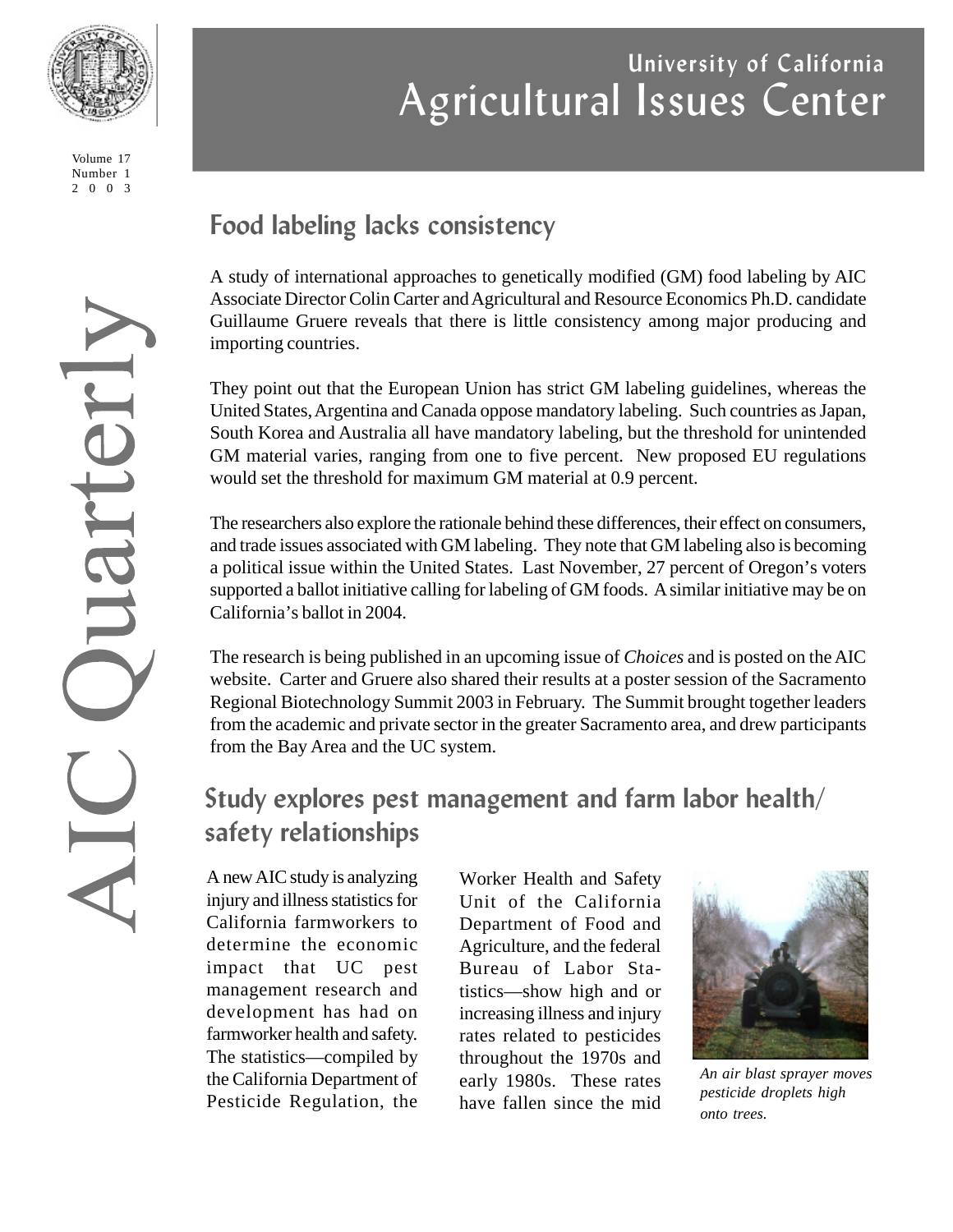# **AIC loses a friend and supporter**

Much has been written and said about Dick Lyng's many contributions as an agriculturalist serving California and the nation. I would like to add a personal note about Dick's interest and early support for AIC at a critical startup period. The Center was launched without much fanfare in late 1985 after a protracted struggle in the legislature for funding.

James B. Kendrick, the late UC vice-president for Agriculture and Natural Resources was aware of concerns of the agricultural community about the appropriate role of the Center in agricultural policy analysis. Kendrick commissioned Dick Lyng, then a partner in the consulting firm Lyng and Lesher, Inc., to undertake an informal survey of California agricultural leaders and make recommendations as to priority areas of work and organizational structure of the Center.

Dick's report identified priority areas for the AIC—e.g. pesticide regulations, water quality, trade, and urban interface problems—that became an integral part of our activities for the next several years. Dick also recommended the selection of an advisory board of leaders with diverse interests in agriculture and public concerns. Probably even more important for the Center was Dick's personal reputation. He could convey to industry leaders that the University had expertise and an important impartial role to play in policy analysis and in bringing together diverse points of view on controversial issues.

As an interesting aside, Dick confided that completion of the Center consulting report on January 17, 1986 delayed by a few days his appointment by President Bush as Secretary of Agriculture.

Dick continued to follow the activities of the Center after retirement and expressed to me many times his satisfaction with our progress. He will be missed.

> —Hal Carter AIC Director, 1985–1996

1980s. While the increase in illnesses is inarguably linked in part to the development and introduction of more toxic pesticides, the cause of the more recent decrease is less clear. While UC pest management research has certainly played a part, there also have been such contributing factors as increased government regulation, better recording methods, and increased employee safety training.

The complexity of isolating UC's role cannot be understated. UC researchers have been involved in a variety of pest-related activities over the last three decades. These activities have played different and sometimes unclear roles on the health and safety of farm workers. For example, at first glance it would seem that UC pesticide, related actions have had a detrimental effect on human health and safety. UC labs developed and introduced compounds that were toxic to humans, other animals, the environment, or all three. In the early 1970s, in an effort to reduce the use of environmentally toxic pesticides (such as DDT), other compounds, such as organochlorides, were developed. While organochlorides were less toxic to the environment, they posed a greater health risk to humans.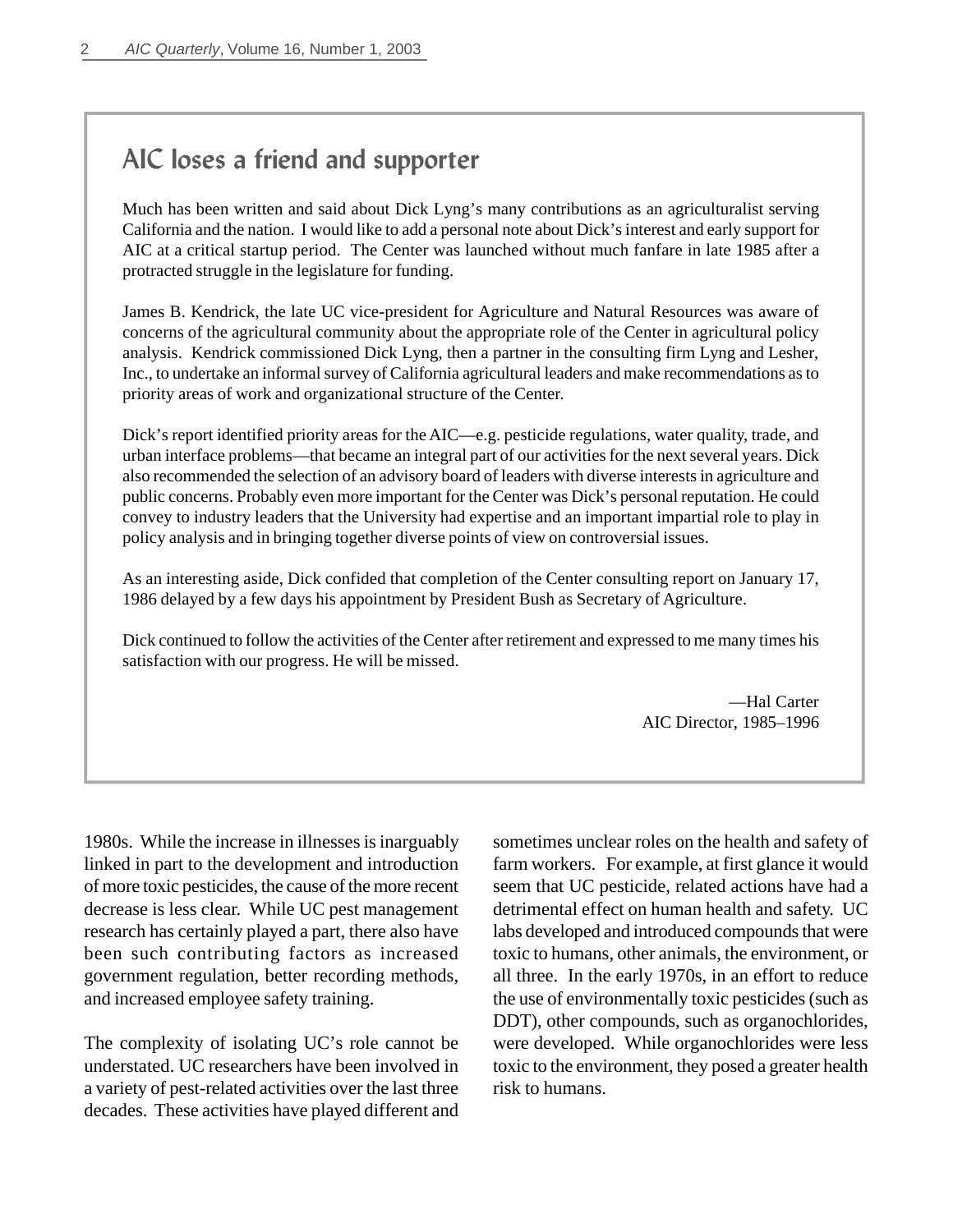However, UC researchers have also led the way in developing and implementing integrated pest management practices, replacing harmful pesticides with more benign chemicals and cultural practices to rid orchards of pests. They have created pestresistant cultivars and conducted research into using natural enemies to target pests. In addition, UC researchers have served on the boards of regulatory agencies, set up centers and created materials to educate pesticide applicators, conducted studies to determine appropriate re-entry periods (the time interval before workers can reenter a sprayed field), and designed improved spraying equipment.

The study hopes to determine the net effect of UC pest management research and development on farm worker health and safety. Changes in the health and safety of farm laborers affect the quality of life in rural communities, the size of public health expenditures and worker compensation claims, and the costs of hiring and training personal in the agricultural industry. How pest management activities have affected these areas is an important question in terms of both evaluating past efforts and in deciding future areas to pursue.

# **AIC helps host Ministerial Conference**

In support of the U.S. commitment to strengthen global food security, Agriculture Secretary Ann Veneman is hosting an international Ministerial Conference and Expo on Agricultural Science and Technology, June 23-25 in Sacramento. Ministers from more than 180 nations have been invited to attend.

The conference and expo will focus on the critical role science and environmentally sustainable technology can play in raising agricultural productivity, especially in developing countries. The AIC is helping to arrange science and technology visits that will give participants a first-hand look at advances in California agriculture.

One AIC role has been to help coordinate the science and technology agenda of the site visits with the rest of the conference. Ministers will visit a variety of sites in Northern California that show cutting-edge agricultural science and technology in both development stages and in operation. The range of visits will cover food processing, animal agriculture, and plant breeding among other topics.

### **China book publication date set**

AIC Director Dan Sumner and Associate Director for China Programs Scott Rozelle, coeditors, have brought together the best research available in the soon-to-be-published 332-page volume, *Agricultural Trade and Policy in China: Issues Analysis and Implications*. In addition to writing the introduction and overview, Sumner and Rozelle contributed to several chapters in the book.

Hailed as a "prominent and commanding volume" by Ashgate Publishing, London, the book critically analyzes the agricultural supply and demand factors that underlie China's trade patterns. It also explores implications of China's agricultural and trade polices for China and the rest of the world. The slate of authors combines the leading established scholars in the field and the best of the next generation.

Publication is scheduled for September. More information on contents and purchasing details can be obtained at www.ashgate.com.

### **2002 AIC Annual Report online**

For an overview of the AIC's accomplishments during 2002, you can access the Center's 2002 Annual Report at www.aic.ucdavis.edu. The online report replaces the hard copy version produced in previous years.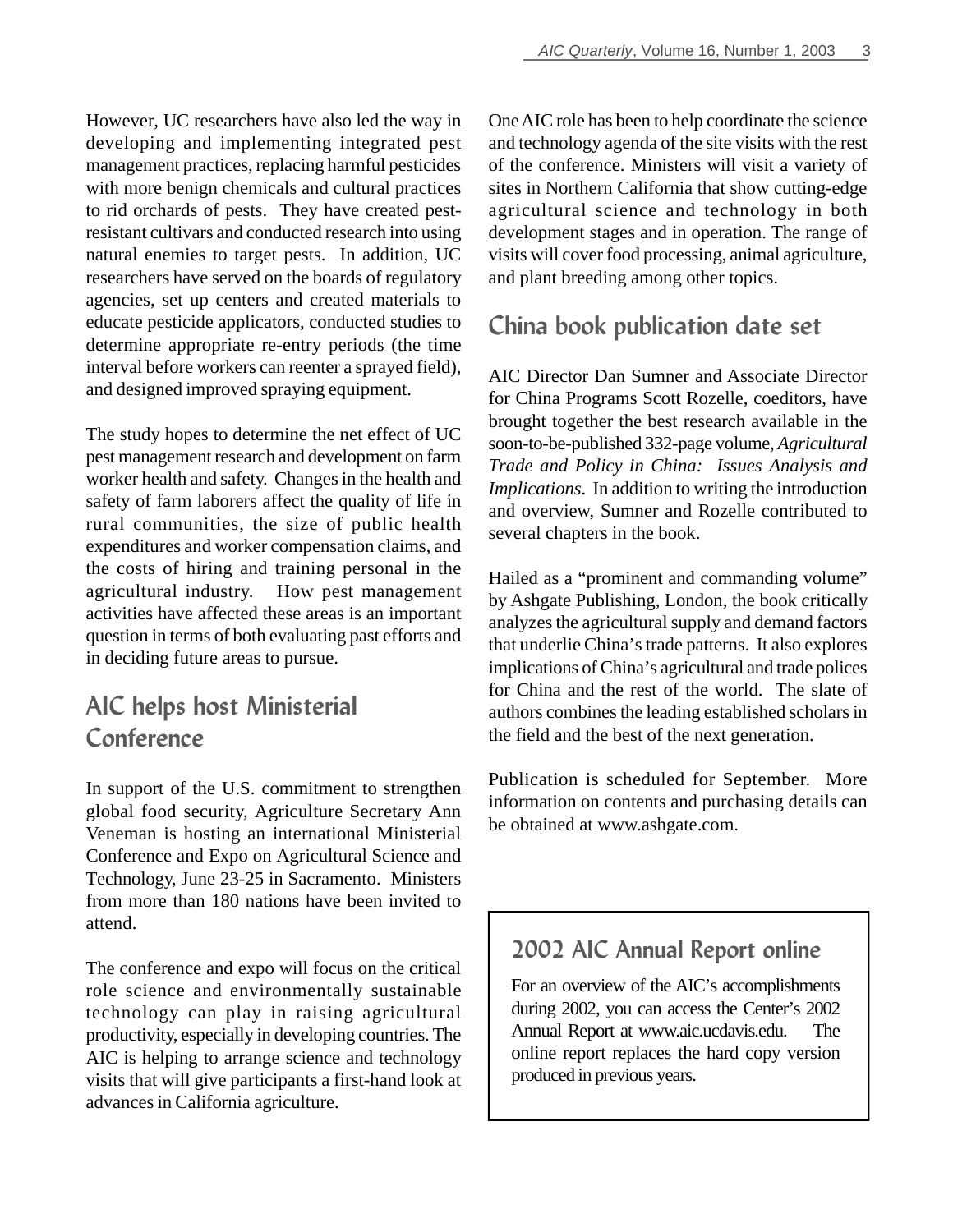### **Conference explores farmland options**

An invitation-only research and policy conference on Compensatory Options for Conserving Agricultural Land was held April 14-15 at the DoubleTree Hotel in Sacramento.

The conference, presented by the AIC and UC Davis Department of Human and Community Development, examined landowner preferences, evaluated existing programs, and considered new ideas in funding, duration, and participation requirements. AIC Associate Director for Rural-Urban Issues, Al Sokolow, was conference chair, as well as a presenter.

### **Long-term scenarios for California agriculture explored**

What will production agriculture be like in the year 2030? The AIC is developing half a dozen scenarios based on analyses of supply and demand forces that are driving global markets and on the comparative advantage of California farm production. The results will be become part of the 2003 California Water Plan Update being prepared by the California Department of Water Resources.

Specifically, the AIC is forecasting production resources, crop yields, market prices, demand, farm labor costs, effects of commodity policies and a variety of other factors, including projected consumption by an expected 48 million consumers within the state, that will help shape the picture of California agriculture in 2030.

The resulting scenarios will take into account the degree of competition from foreign suppliers and California agriculture's likely response to this competition.



*Conference organizer Al Soklow discusses land trust ideas with Walter Armbruster, President, Farm Foundation*

### **Presentations**

AIC director Sumner gave two presentations at the International Temperate-Rice Conference,

Punta del Este, Uruguay in March. One dealt with rice subsidies and the economics of rice trade and trade negotiations and the other with China and the global economics of Japonica rice.

Sumner also addressed a legislative roundtable luncheon in March, talking on the future of agriculture and implications for water use.

# **Analysis shows another difficult year for exports**

The 2001 calendar year was another difficult year for California agricultural exports, with low



*Almonds again lead California's exports*.

export prices reflecting a strong dollar and low commodity prices, according to the AIC's annual analysis of California's international agricultural exports.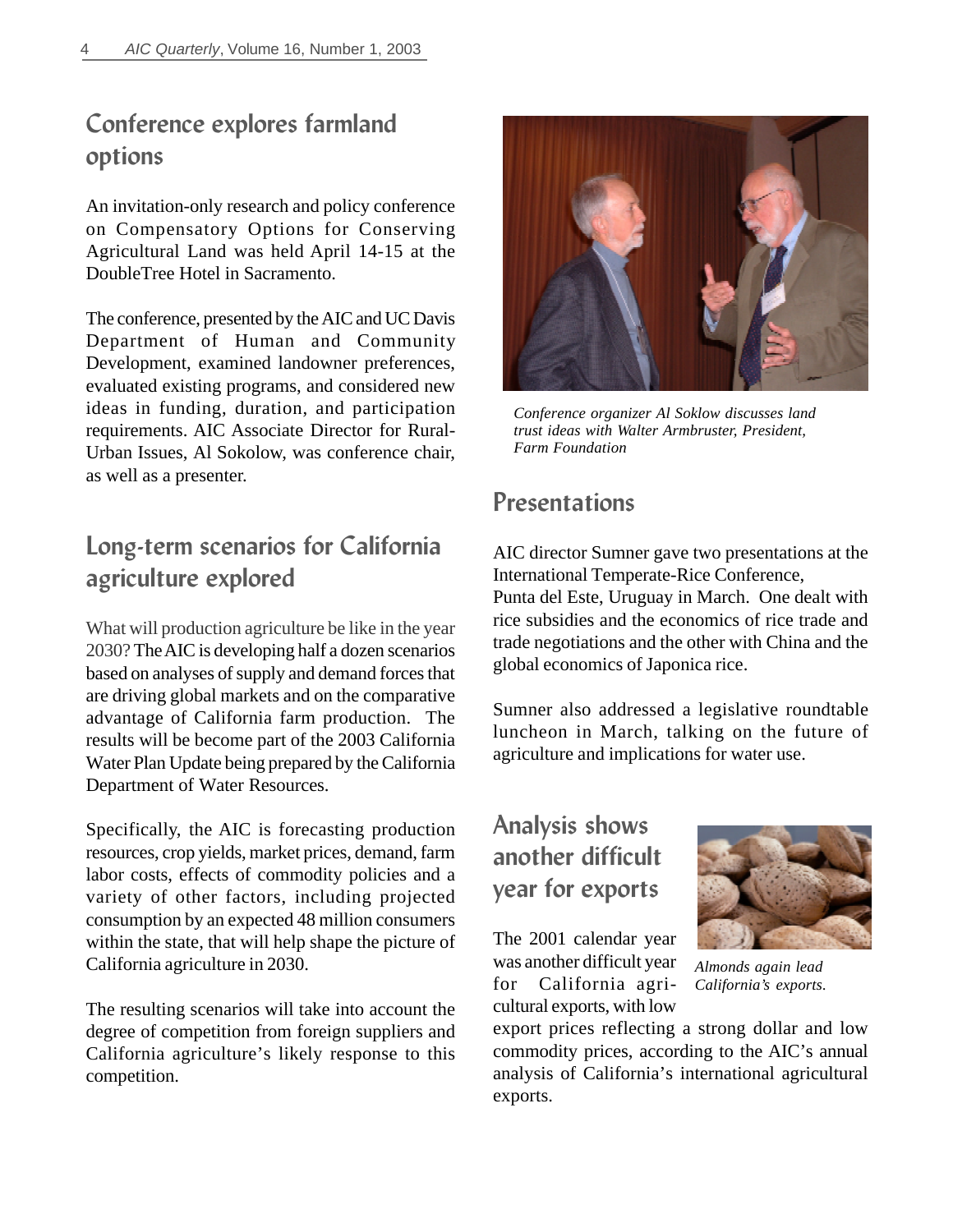The 2001 data and analysis published in an *AIC Issues Brief* (No. 19, Jan. 2003) by AIC post graduate researcher José Bervejillo and director Dan Sumner show that while the \$6.5 billion value of California's 2001 exports remained unchanged from 2000, California exports declined slightly as a share of U.S. agricultural exports, decreasing from about 12.8 percent to 12.3 percent.

Rankings for the top 10 commodities did not change from 2000 to 2001, with almonds toping the list, followed by cotton. Relative to 2000, 21 of the 50 commodities analyzed increased in export value and 27 decreased. Because prices were low for many of the export commodities in 2001, increases in volume were not necessarily reflected in increased value.

The year 2001 marked the fifth year that the AIC has been measuring data on California's international exports. The complete report can be reviewed online at http://aic.ucdavis.edu/pub/briefs/ brief19.pdf.

Preliminary indication for 2002, based on a decline in the value of the dollar late in the year, large crops, and stabilized prices, is that export values may have increased.

# **Spring outlook seminar features AIC expertise**

Approximately 200 farmers, policy professionals, managers, appraisers and others interested in California agriculture participated in the day-long forum at the 2003 Spring Ag Outlook Forum on April 25 at the DoubleTree Hotel in Sacramento.

AIC joined the California Chapter of the American Society of Farm Managers and Rural Appraisers in presenting the Forum. The morning program featured presentations by AIC director Dan Sumner on commodity and issue outlooks, associate director Scott Rozelle on trade with China, associate director Karen Klonsky on cost of production trends, and Cooperative Extension specialist Roberta Cook on global trends in horticultural product retailing.

The afternoon sessions began with a panel on hired farm labor issues that included UC Davis professor Phil Martin; Bert Mason, California State University, Fresno; and Martha Guzman, legislative coordinator for the United Farm Workers.

In the final session, Tony Correia of Correia-Xavier, Inc. and Mark Clarke of Lend Lease Agri-Business, Inc. presented highlights of recent trends in California farmland prices in the Central Valley and the coastal and southern inland valley regions.

The presentations and background material will be posted on the AIC website soon. ■

The *AIC Quarterly* is published by the University of California Agricultural Issues Center 1 Shields Avenue, Davis, CA 95616-8514.

For additions or changes to our mailing list, contact us: agissues@ucdavis.edu; fax- 530 752 5451; telephone- 530 752 2320.

The *AIC Quarterly*, *AIC Issues Briefs*, a complete list of our publications, videos, events, working papers and more are on our website at www.aic.ucdavis.edu